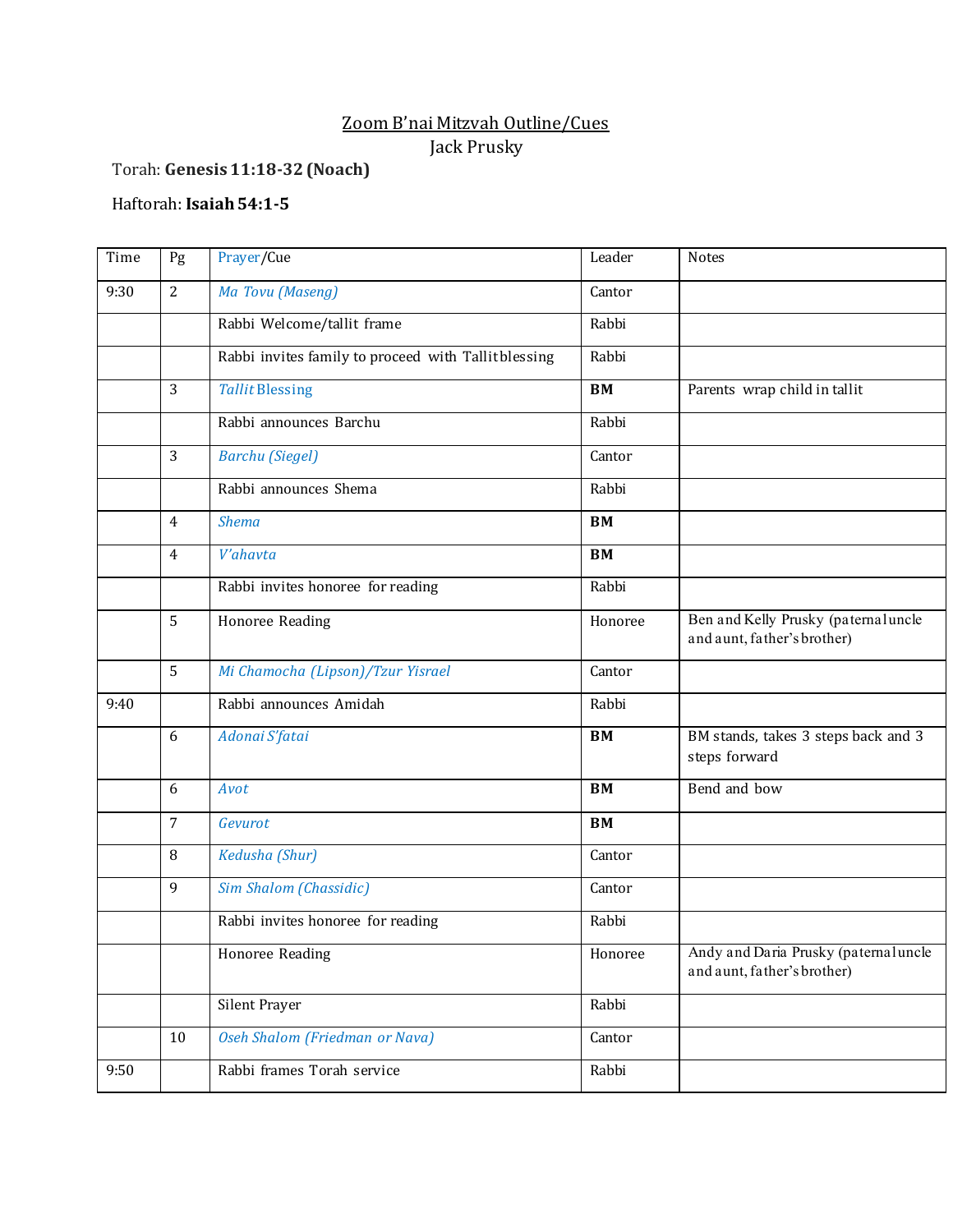|       | 10 | Ein Kamocha/Av Harachamim                 | BM            |                                                                   |
|-------|----|-------------------------------------------|---------------|-------------------------------------------------------------------|
|       | 11 | Ki Mitzion/Baruch Shenatan                | BM            | Parents remove Torah from ark and<br>pass to BM                   |
|       |    | Hakafa moment - arriving at Torah service | Parents       | Parents recite blessing/reading to<br><b>BM</b>                   |
|       | 11 | Shema/Echad                               | BM            | Clergy Responds                                                   |
|       |    | <b>Ki Mitzion (Shachar)</b>               | Cantor        | While unrolling/undressing the<br>Torah                           |
| 10    |    | Invite 1 <sup>st</sup> honoree for aliyah | Rabbi         |                                                                   |
|       | 12 | <b>Opening Torah blessing</b>             | Honoree       | Myra Prusky and Stan Sackner<br>(Paternal grandmother and friend) |
|       | 13 | 1 <sup>st</sup> aliyah                    | BM            | Genesis $11:18-21$                                                |
|       | 12 | <b>Closing Torah blessing</b>             | Honoree       | <b>Myra Prusky and Stan Sackner</b>                               |
|       |    | Invite 2 <sup>nd</sup> honoree for aliyah | Rabbi         |                                                                   |
|       | 12 | <b>Opening Torah blessing</b>             | Honoree       | Ron Wallach (maternal grandmother's<br>cousin)                    |
|       | 13 | 2 <sup>nd</sup> aliyah                    | BM            | Genesis 11:22-25                                                  |
|       | 12 | <b>Closing Torah blessing</b>             | Honoree       | Ron Wallach                                                       |
|       |    | Names for Mi Shebeirach                   | Rabbi         | · Michael Monheit · Harrison Porges ·<br>Jon Blum                 |
|       | 15 | Mi Shebeirach (Friedman)                  | Cantor        |                                                                   |
|       |    | Invite 3rd honoree for aliyah             | Rabbi         |                                                                   |
|       | 12 | <b>Opening Torah Blessing</b>             | Honoree       | Alicia and Jim Prusky (Parents)                                   |
|       | 14 | 3rd aliyah                                | BM            | Genesis 11:26-28                                                  |
|       | 12 | <b>Closing Torah Blessing</b>             | Honoree       | Alicia and Jim Prusky                                             |
|       |    | D'var Torah                               | $\mathbf{BM}$ |                                                                   |
| 10:15 | 14 | Invite 4 <sup>th</sup> aliyah             | Cantor        | Yaakov ben Yoel v'Alicia                                          |
|       | 12 | <b>Opening Torah blessing</b>             | BM            | Jack                                                              |
|       |    | 4 <sup>th</sup> aliyah                    | BM            | Genesis 11:29-32                                                  |
|       | 12 | <b>Closing Torah blessing</b>             | BM            | Jack                                                              |
|       |    | Invite honorees for Hagbah and Galilah    | Rabbi         | Lifting and dressing the Torah                                    |